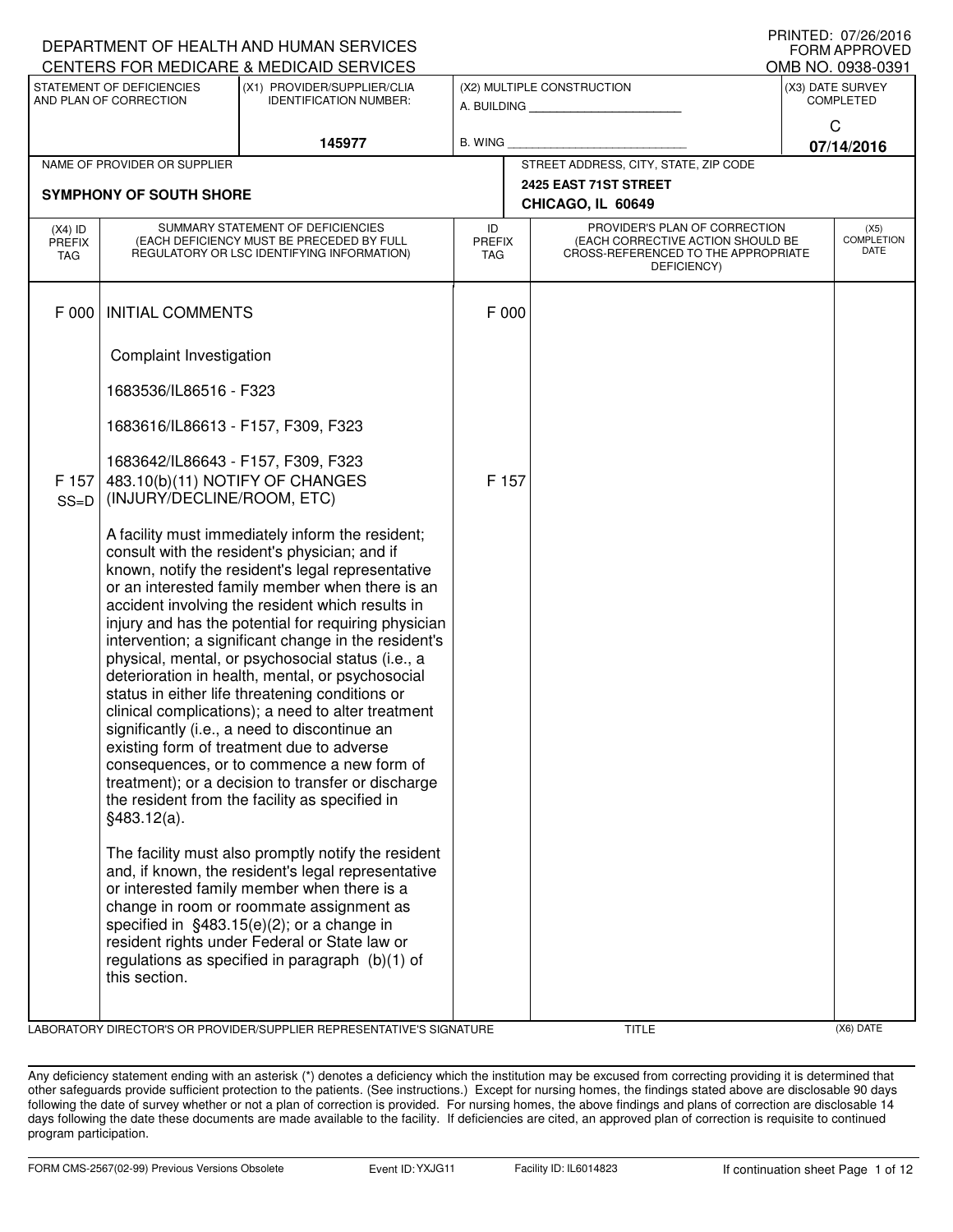|                                          |                                                     | DEPARTMENT OF HEALTH AND HUMAN SERVICES                                                                                      |                                   |                                                                                                           | I IUINILLI. VIILUILUIV<br><b>FORM APPROVED</b> |
|------------------------------------------|-----------------------------------------------------|------------------------------------------------------------------------------------------------------------------------------|-----------------------------------|-----------------------------------------------------------------------------------------------------------|------------------------------------------------|
|                                          |                                                     | CENTERS FOR MEDICARE & MEDICAID SERVICES                                                                                     |                                   |                                                                                                           | OMB NO. 0938-0391                              |
|                                          | STATEMENT OF DEFICIENCIES<br>AND PLAN OF CORRECTION | (X1) PROVIDER/SUPPLIER/CLIA<br><b>IDENTIFICATION NUMBER:</b>                                                                 |                                   | (X2) MULTIPLE CONSTRUCTION<br>A. BUILDING                                                                 | (X3) DATE SURVEY<br><b>COMPLETED</b>           |
|                                          |                                                     |                                                                                                                              |                                   |                                                                                                           | C                                              |
|                                          |                                                     | 145977                                                                                                                       | B. WING                           |                                                                                                           | 07/14/2016                                     |
|                                          | NAME OF PROVIDER OR SUPPLIER                        |                                                                                                                              |                                   | STREET ADDRESS, CITY, STATE, ZIP CODE                                                                     |                                                |
|                                          | <b>SYMPHONY OF SOUTH SHORE</b>                      |                                                                                                                              |                                   | 2425 EAST 71ST STREET                                                                                     |                                                |
|                                          |                                                     |                                                                                                                              |                                   | CHICAGO, IL 60649                                                                                         |                                                |
| $(X4)$ ID<br><b>PREFIX</b><br><b>TAG</b> |                                                     | SUMMARY STATEMENT OF DEFICIENCIES<br>(EACH DEFICIENCY MUST BE PRECEDED BY FULL<br>REGULATORY OR LSC IDENTIFYING INFORMATION) | ID<br><b>PREFIX</b><br><b>TAG</b> | PROVIDER'S PLAN OF CORRECTION<br>(EACH CORRECTIVE ACTION SHOULD BE<br>CROSS-REFERENCED TO THE APPROPRIATE | (X5)<br><b>COMPLETION</b><br>DATE              |
|                                          |                                                     |                                                                                                                              |                                   | DEFICIENCY)                                                                                               |                                                |
|                                          |                                                     |                                                                                                                              |                                   |                                                                                                           |                                                |
| F 157                                    | Continued From page 1                               |                                                                                                                              | F 157                             |                                                                                                           |                                                |
|                                          |                                                     | The facility must record and periodically update<br>the address and phone number of the resident's                           |                                   |                                                                                                           |                                                |
|                                          |                                                     | legal representative or interested family member.                                                                            |                                   |                                                                                                           |                                                |
|                                          |                                                     |                                                                                                                              |                                   |                                                                                                           |                                                |
|                                          | by:                                                 | This REQUIREMENT is not met as evidenced                                                                                     |                                   |                                                                                                           |                                                |
|                                          |                                                     | Based on interview and record review, the facility                                                                           |                                   |                                                                                                           |                                                |
|                                          |                                                     | failed to follow the change in condition policy and                                                                          |                                   |                                                                                                           |                                                |
|                                          |                                                     | immediately notify the physician of a new onset<br>of pain for 1 of 3 residents (R1) reviewed for                            |                                   |                                                                                                           |                                                |
|                                          | notification of changes.                            |                                                                                                                              |                                   |                                                                                                           |                                                |
|                                          | Findings include:                                   |                                                                                                                              |                                   |                                                                                                           |                                                |
|                                          |                                                     | Face Sheet documents R1 was admitted to the                                                                                  |                                   |                                                                                                           |                                                |
|                                          |                                                     | facility on 10/19/15 with the diagnosis of brain<br>aneurysm. Minimum Data Set (MDS) 4/4/16                                  |                                   |                                                                                                           |                                                |
|                                          |                                                     | documents R1's transfer status as total                                                                                      |                                   |                                                                                                           |                                                |
|                                          |                                                     | dependence by 2 people. Mobility Assessment<br>4/14/16 documents R1 is assessed as needing a                                 |                                   |                                                                                                           |                                                |
|                                          |                                                     | mechanical lift for all transfers. Care Plan                                                                                 |                                   |                                                                                                           |                                                |
|                                          |                                                     | 12/14/15 for assistance with activities includes                                                                             |                                   |                                                                                                           |                                                |
|                                          |                                                     | the intervention total assist x 2 staff with transfer                                                                        |                                   |                                                                                                           |                                                |
|                                          |                                                     | (mechanical lift) and transfer from bed to<br>wheelchair and vice versa with use of mechanical                               |                                   |                                                                                                           |                                                |
|                                          | lift x 2 staff.                                     |                                                                                                                              |                                   |                                                                                                           |                                                |
|                                          |                                                     | Nurse Progress Note 6/28/16 12:29pm                                                                                          |                                   |                                                                                                           |                                                |
|                                          |                                                     | documents there are no clean slings for the<br>mechanical lift and R1 will be transferred once a                             |                                   |                                                                                                           |                                                |
|                                          |                                                     | clean sling is available. Incident Report 6/28/16                                                                            |                                   |                                                                                                           |                                                |
|                                          |                                                     | documents R1 was transferred out of bed by 2                                                                                 |                                   |                                                                                                           |                                                |
|                                          |                                                     | staff members using a gait belt and transferred                                                                              |                                   |                                                                                                           |                                                |
|                                          |                                                     | back to bed by 1 staff member without the use of<br>any assistive devices. After the second transfer,                        |                                   |                                                                                                           |                                                |
|                                          |                                                     | R1 complained of pain to the left leg. R1 is                                                                                 |                                   |                                                                                                           |                                                |
|                                          |                                                     | assessed with swelling and redness to the left                                                                               |                                   |                                                                                                           |                                                |
|                                          |                                                     | shin and an x-ray is ordered. X-ray results<br>6/29/16 document a fracture of the left lower leg                             |                                   |                                                                                                           |                                                |
|                                          |                                                     |                                                                                                                              |                                   |                                                                                                           |                                                |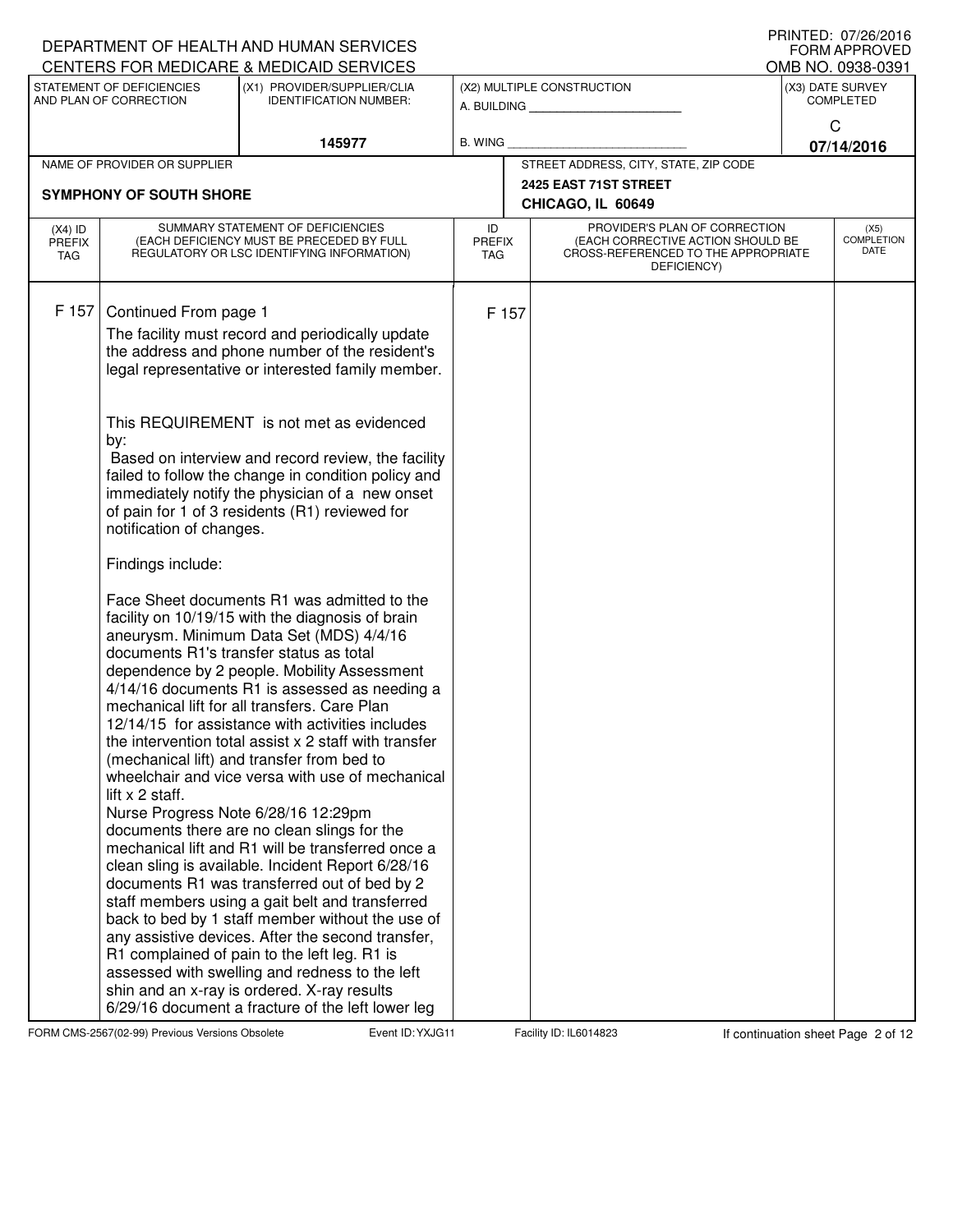|                                          |                                     | DEPARTMENT OF HEALTH AND HUMAN SERVICES                                                                                      |                            |                                                                                                                          | PRINIED: 07/20/2010<br><b>FORM APPROVED</b> |
|------------------------------------------|-------------------------------------|------------------------------------------------------------------------------------------------------------------------------|----------------------------|--------------------------------------------------------------------------------------------------------------------------|---------------------------------------------|
|                                          | STATEMENT OF DEFICIENCIES           | CENTERS FOR MEDICARE & MEDICAID SERVICES<br>(X1) PROVIDER/SUPPLIER/CLIA                                                      |                            | (X2) MULTIPLE CONSTRUCTION                                                                                               | OMB NO. 0938-0391<br>(X3) DATE SURVEY       |
|                                          | AND PLAN OF CORRECTION              | <b>IDENTIFICATION NUMBER:</b>                                                                                                |                            |                                                                                                                          | <b>COMPLETED</b>                            |
|                                          |                                     | 145977                                                                                                                       | <b>B. WING</b>             |                                                                                                                          | C<br>07/14/2016                             |
|                                          | NAME OF PROVIDER OR SUPPLIER        |                                                                                                                              |                            | STREET ADDRESS, CITY, STATE, ZIP CODE                                                                                    |                                             |
|                                          | <b>SYMPHONY OF SOUTH SHORE</b>      |                                                                                                                              |                            | 2425 EAST 71ST STREET                                                                                                    |                                             |
|                                          |                                     |                                                                                                                              |                            | CHICAGO, IL 60649                                                                                                        |                                             |
| $(X4)$ ID<br><b>PREFIX</b><br><b>TAG</b> |                                     | SUMMARY STATEMENT OF DEFICIENCIES<br>(EACH DEFICIENCY MUST BE PRECEDED BY FULL<br>REGULATORY OR LSC IDENTIFYING INFORMATION) | ID<br>PREFIX<br><b>TAG</b> | PROVIDER'S PLAN OF CORRECTION<br>(EACH CORRECTIVE ACTION SHOULD BE<br>CROSS-REFERENCED TO THE APPROPRIATE<br>DEFICIENCY) | (X5)<br><b>COMPLETION</b><br>DATE           |
| F 157                                    |                                     |                                                                                                                              |                            |                                                                                                                          |                                             |
|                                          | Continued From page 2<br>bones.     |                                                                                                                              | F 157                      |                                                                                                                          |                                             |
|                                          |                                     |                                                                                                                              |                            |                                                                                                                          |                                             |
|                                          |                                     |                                                                                                                              |                            |                                                                                                                          |                                             |
|                                          |                                     | On 7/7/16 from 12:30-12:50pm, R1 sat in a<br>wheelchair and had a cast on the left leg, from                                 |                            |                                                                                                                          |                                             |
|                                          |                                     | the mid foot all the way up to the mid-thigh. R1                                                                             |                            |                                                                                                                          |                                             |
|                                          |                                     | stated that on 6/28/16 on the 2-10pm shift,<br>Z4(Nurse Aide) and Z5(Nurse Aide) transferred                                 |                            |                                                                                                                          |                                             |
|                                          |                                     | her from the bed to the chair without using the                                                                              |                            |                                                                                                                          |                                             |
|                                          |                                     | mechanical lift. R1 stated they did not use the lift                                                                         |                            |                                                                                                                          |                                             |
|                                          |                                     | because there were no pads. The 6am-2pm shift<br>knew this also and did not get R1 up on that shift.                         |                            |                                                                                                                          |                                             |
|                                          |                                     | R1 stated that later at night, Z3(Nurse Aide) aide                                                                           |                            |                                                                                                                          |                                             |
|                                          |                                     | transferred her back to bed by himself, did not                                                                              |                            |                                                                                                                          |                                             |
|                                          |                                     | use a gait belt, mechanical lift, or another<br>person. R1 asked Z3 not to lift her, but as he did                           |                            |                                                                                                                          |                                             |
|                                          |                                     | R1's left leg got caught in the siderail. R1 stated                                                                          |                            |                                                                                                                          |                                             |
|                                          |                                     | she told Z3 and Z5 that her left leg hurts, but the                                                                          |                            |                                                                                                                          |                                             |
|                                          |                                     | night nurse didn't come to check on her until<br>about 11pm. R1 stated "I don't think (Z5) told                              |                            |                                                                                                                          |                                             |
|                                          |                                     | anyone about the transfer and my leg pain."                                                                                  |                            |                                                                                                                          |                                             |
|                                          |                                     |                                                                                                                              |                            |                                                                                                                          |                                             |
|                                          |                                     | The following interviews took place on 7/7/16:                                                                               |                            |                                                                                                                          |                                             |
|                                          |                                     | At 10:20am, E2(Director of Nursing) stated Z5                                                                                |                            |                                                                                                                          |                                             |
|                                          |                                     | asked Z4 to get R1 up to the chair on 2-10pm<br>shift 6/28/16. Z4 asked Z3 to transfer R1 back to                            |                            |                                                                                                                          |                                             |
|                                          |                                     | bed around 9pm 6/28/16. After the transfer back                                                                              |                            |                                                                                                                          |                                             |
|                                          |                                     | to bed, R1 told Z3 and Z4 of pain in the left leg.                                                                           |                            |                                                                                                                          |                                             |
|                                          | until about 1 hour later.           | E2 stated the nurse did not know about R1's pain                                                                             |                            |                                                                                                                          |                                             |
|                                          |                                     |                                                                                                                              |                            |                                                                                                                          |                                             |
|                                          |                                     | At 1:55pm, E3(Nurse) stated that on 6/28/16 at                                                                               |                            |                                                                                                                          |                                             |
|                                          | something wrong with R1's leg. Upon | 10:45pm, the night shift aide reported there was                                                                             |                            |                                                                                                                          |                                             |
|                                          |                                     | assessment, R1's left leg had a large bump below                                                                             |                            |                                                                                                                          |                                             |
|                                          |                                     | the knee and was in a lot of pain. E3 stated she                                                                             |                            |                                                                                                                          |                                             |
|                                          |                                     | called the physician, gave Tylenol, applied an ice<br>pack, elevated the leg, and ordered an x-ray. E3                       |                            |                                                                                                                          |                                             |

FORM CMS-2567(02-99) Previous Versions Obsolete Event ID: YXJG11 Facility ID: IL6014823 If continuation sheet Page 3 of 12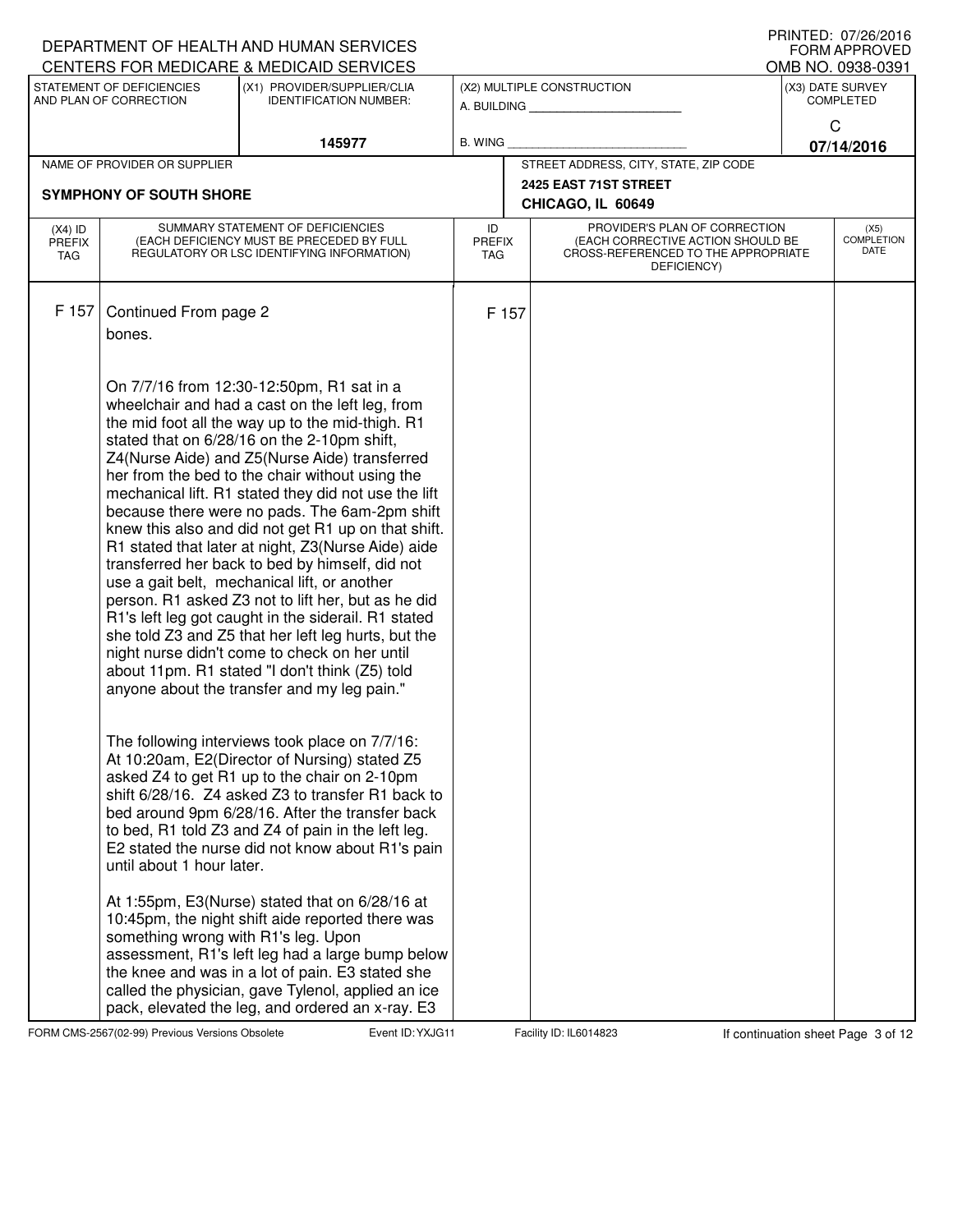|                                   |                                                                                      | DEPARTMENT OF HEALTH AND HUMAN SERVICES<br>CENTERS FOR MEDICARE & MEDICAID SERVICES                                                                                                                                                                                                                                                                                                                                                                                                                                                                                                                                                                                                                                                                                                                                                                                                                                                                                                                                                                                                                                                                                                                                                                                                                                                                                                                                                                   |                                   |                                                                                                                          | PRINIED: 0//20/2010<br><b>FORM APPROVED</b><br>OMB NO. 0938-0391 |
|-----------------------------------|--------------------------------------------------------------------------------------|-------------------------------------------------------------------------------------------------------------------------------------------------------------------------------------------------------------------------------------------------------------------------------------------------------------------------------------------------------------------------------------------------------------------------------------------------------------------------------------------------------------------------------------------------------------------------------------------------------------------------------------------------------------------------------------------------------------------------------------------------------------------------------------------------------------------------------------------------------------------------------------------------------------------------------------------------------------------------------------------------------------------------------------------------------------------------------------------------------------------------------------------------------------------------------------------------------------------------------------------------------------------------------------------------------------------------------------------------------------------------------------------------------------------------------------------------------|-----------------------------------|--------------------------------------------------------------------------------------------------------------------------|------------------------------------------------------------------|
|                                   | STATEMENT OF DEFICIENCIES<br>AND PLAN OF CORRECTION                                  | (X1) PROVIDER/SUPPLIER/CLIA<br><b>IDENTIFICATION NUMBER:</b>                                                                                                                                                                                                                                                                                                                                                                                                                                                                                                                                                                                                                                                                                                                                                                                                                                                                                                                                                                                                                                                                                                                                                                                                                                                                                                                                                                                          |                                   | (X2) MULTIPLE CONSTRUCTION                                                                                               | (X3) DATE SURVEY<br><b>COMPLETED</b>                             |
|                                   |                                                                                      |                                                                                                                                                                                                                                                                                                                                                                                                                                                                                                                                                                                                                                                                                                                                                                                                                                                                                                                                                                                                                                                                                                                                                                                                                                                                                                                                                                                                                                                       |                                   |                                                                                                                          | C                                                                |
|                                   |                                                                                      | 145977                                                                                                                                                                                                                                                                                                                                                                                                                                                                                                                                                                                                                                                                                                                                                                                                                                                                                                                                                                                                                                                                                                                                                                                                                                                                                                                                                                                                                                                | <b>B. WING</b>                    |                                                                                                                          | 07/14/2016                                                       |
|                                   | NAME OF PROVIDER OR SUPPLIER                                                         |                                                                                                                                                                                                                                                                                                                                                                                                                                                                                                                                                                                                                                                                                                                                                                                                                                                                                                                                                                                                                                                                                                                                                                                                                                                                                                                                                                                                                                                       |                                   | STREET ADDRESS, CITY, STATE, ZIP CODE                                                                                    |                                                                  |
|                                   | <b>SYMPHONY OF SOUTH SHORE</b><br>SUMMARY STATEMENT OF DEFICIENCIES                  |                                                                                                                                                                                                                                                                                                                                                                                                                                                                                                                                                                                                                                                                                                                                                                                                                                                                                                                                                                                                                                                                                                                                                                                                                                                                                                                                                                                                                                                       |                                   | 2425 EAST 71ST STREET<br>CHICAGO, IL 60649                                                                               |                                                                  |
| $(X4)$ ID<br><b>PREFIX</b><br>TAG |                                                                                      | (EACH DEFICIENCY MUST BE PRECEDED BY FULL<br>REGULATORY OR LSC IDENTIFYING INFORMATION)                                                                                                                                                                                                                                                                                                                                                                                                                                                                                                                                                                                                                                                                                                                                                                                                                                                                                                                                                                                                                                                                                                                                                                                                                                                                                                                                                               | ID<br><b>PREFIX</b><br><b>TAG</b> | PROVIDER'S PLAN OF CORRECTION<br>(EACH CORRECTIVE ACTION SHOULD BE<br>CROSS-REFERENCED TO THE APPROPRIATE<br>DEFICIENCY) | (X5)<br><b>COMPLETION</b><br>DATE                                |
| F 157                             | Continued From page 3<br>bed.<br>transfer.<br>end of the shift.<br>slipped my mind". | asked R1 what happened, and R1 replied that her<br>left leg hit the siderail when Z3 put her back to<br>The following interviews took place on 7/13/16:<br>At 1:20pm, E6(Nurse) stated she worked<br>10pm-7am on 6/28/16. E6 stated R1 was very<br>upset about having a broken leg from the<br>At 1:35pm, Z3 stated that on 6/28/16, R1 was<br>transferred only by him around 9:45pm; Z3 put<br>his arms underneath R1's arms and lifted her into<br>the bed. After the transfer, R1 told Z5 that her leg<br>hurts. Z3 stated he saw Z5 look at R1's leg, but<br>then Z5 did not tell the nurse before leaving at the<br>At 3:35pm, Z5 stated R1 stated her left leg hurt<br>after the transfer, Z5 looked at it but did not see<br>anything. Z5 stated she did not tell anyone that<br>R1's leg hurt; Z5 already left at 10pm and "it<br>On 7/14/16 at 10:45am, Z1(Physician) stated<br>R1's fracture happened during the transfer by 1<br>nurse aide. R1 hit her left leg on the siderail<br>during the transfer. Z1 stated R1 should not have<br>been transferred by 1 person, R1 is totally<br>dependent for transfers and cannot support her<br>weight on her legs to perform a transfer.<br>The incident investigation was reviewed and staff<br>written statements are consistent with interviews<br>conducted during the complaint survey.<br>Change in Resident Condition - It is the<br>responsibility of the facility, except in a medical | F 157                             |                                                                                                                          |                                                                  |
|                                   |                                                                                      | emergency, to alert the resident, resident's<br>physician, and resident's responsible party of a                                                                                                                                                                                                                                                                                                                                                                                                                                                                                                                                                                                                                                                                                                                                                                                                                                                                                                                                                                                                                                                                                                                                                                                                                                                                                                                                                      |                                   |                                                                                                                          |                                                                  |

FORM CMS-2567(02-99) Previous Versions Obsolete **Figure 10: YXJG11** Facility ID: IL6014823 If continuation sheet Page 4 of 12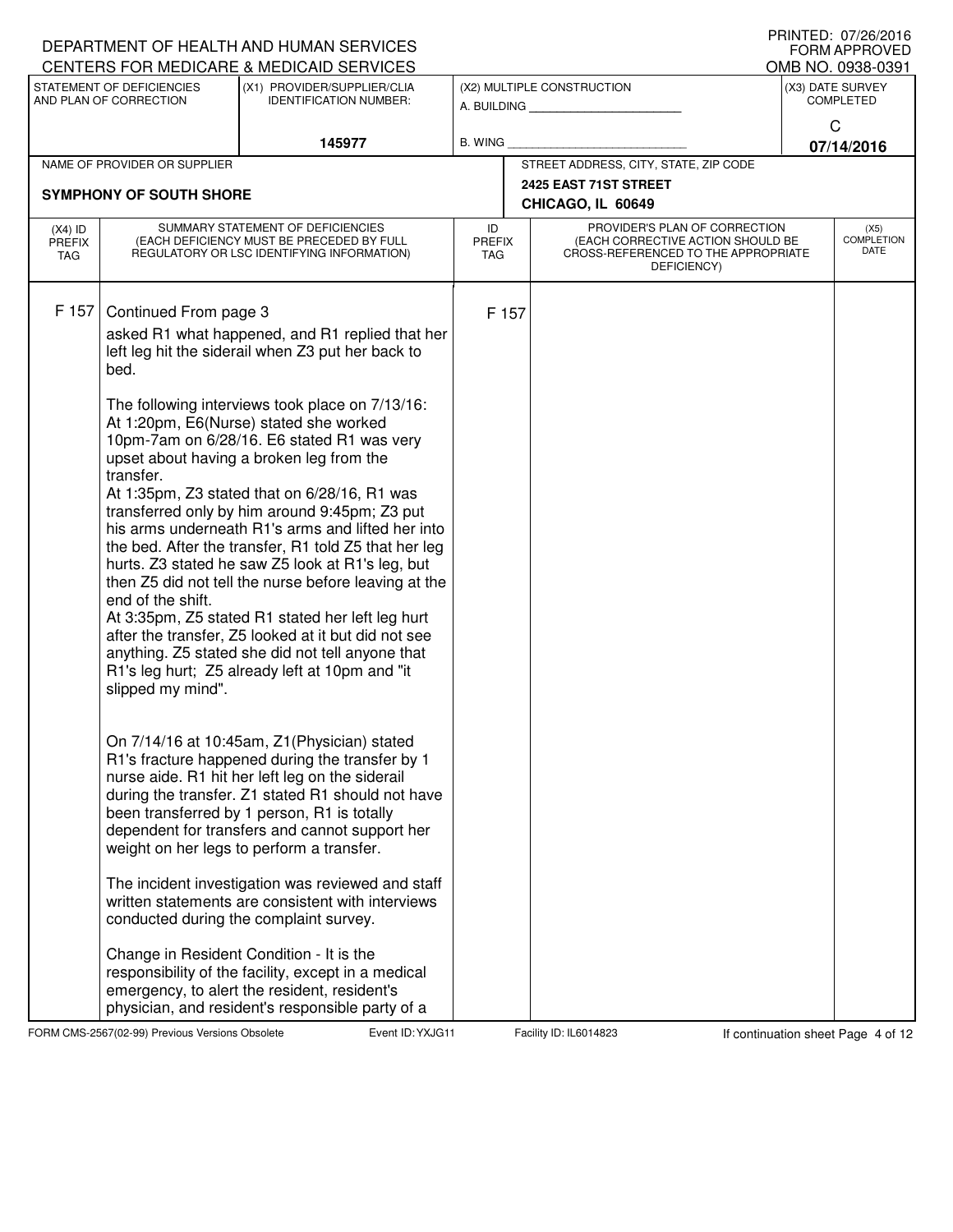|                                   |                                        | DEPARTMENT OF HEALTH AND HUMAN SERVICES<br>CENTERS FOR MEDICARE & MEDICAID SERVICES                                          |                                   |                                                                                                                          | IIIIIIILD. U <i>IIL</i> U/LUIU<br><b>FORM APPROVED</b><br>OMB NO. 0938-0391 |
|-----------------------------------|----------------------------------------|------------------------------------------------------------------------------------------------------------------------------|-----------------------------------|--------------------------------------------------------------------------------------------------------------------------|-----------------------------------------------------------------------------|
|                                   | STATEMENT OF DEFICIENCIES              | (X1) PROVIDER/SUPPLIER/CLIA                                                                                                  |                                   | (X2) MULTIPLE CONSTRUCTION                                                                                               | (X3) DATE SURVEY                                                            |
|                                   | AND PLAN OF CORRECTION                 | <b>IDENTIFICATION NUMBER:</b>                                                                                                |                                   | A. BUILDING                                                                                                              | <b>COMPLETED</b>                                                            |
|                                   |                                        | 145977                                                                                                                       | <b>B. WING</b>                    |                                                                                                                          | C<br>07/14/2016                                                             |
|                                   | NAME OF PROVIDER OR SUPPLIER           |                                                                                                                              |                                   | STREET ADDRESS, CITY, STATE, ZIP CODE                                                                                    |                                                                             |
|                                   | <b>SYMPHONY OF SOUTH SHORE</b>         |                                                                                                                              |                                   | 2425 EAST 71ST STREET                                                                                                    |                                                                             |
|                                   |                                        |                                                                                                                              |                                   | CHICAGO, IL 60649                                                                                                        |                                                                             |
| $(X4)$ ID<br><b>PREFIX</b><br>TAG |                                        | SUMMARY STATEMENT OF DEFICIENCIES<br>(EACH DEFICIENCY MUST BE PRECEDED BY FULL<br>REGULATORY OR LSC IDENTIFYING INFORMATION) | ID<br><b>PREFIX</b><br><b>TAG</b> | PROVIDER'S PLAN OF CORRECTION<br>(EACH CORRECTIVE ACTION SHOULD BE<br>CROSS-REFERENCED TO THE APPROPRIATE<br>DEFICIENCY) | (X5)<br><b>COMPLETION</b><br><b>DATE</b>                                    |
| F 157                             |                                        |                                                                                                                              |                                   |                                                                                                                          |                                                                             |
|                                   | Continued From page 4                  | change in condition. Nursing will notify the                                                                                 | F 157                             |                                                                                                                          |                                                                             |
|                                   |                                        | resident's physician or nurse practitioner when                                                                              |                                   |                                                                                                                          |                                                                             |
|                                   |                                        | the resident is involved in a accident or incident;<br>there is a significant change in the resident's                       |                                   |                                                                                                                          |                                                                             |
|                                   | physical, mental, or emotional status. |                                                                                                                              |                                   |                                                                                                                          |                                                                             |
| F 309                             | <b>HIGHEST WELL BEING</b>              | 483.25 PROVIDE CARE/SERVICES FOR                                                                                             | F 309                             |                                                                                                                          |                                                                             |
| $SS=D$                            |                                        |                                                                                                                              |                                   |                                                                                                                          |                                                                             |
|                                   |                                        | Each resident must receive and the facility must<br>provide the necessary care and services to attain                        |                                   |                                                                                                                          |                                                                             |
|                                   |                                        | or maintain the highest practicable physical,                                                                                |                                   |                                                                                                                          |                                                                             |
|                                   |                                        | mental, and psychosocial well-being, in<br>accordance with the comprehensive assessment                                      |                                   |                                                                                                                          |                                                                             |
|                                   | and plan of care.                      |                                                                                                                              |                                   |                                                                                                                          |                                                                             |
|                                   |                                        |                                                                                                                              |                                   |                                                                                                                          |                                                                             |
|                                   |                                        |                                                                                                                              |                                   |                                                                                                                          |                                                                             |
|                                   |                                        | This REQUIREMENT is not met as evidenced                                                                                     |                                   |                                                                                                                          |                                                                             |
|                                   | by:                                    | Based on interview and record review the facility                                                                            |                                   |                                                                                                                          |                                                                             |
|                                   |                                        | failed to follow the pain management policy and                                                                              |                                   |                                                                                                                          |                                                                             |
|                                   |                                        | conduct a comprehensive pain assessment at the<br>onset of new complaints of pain for1 of 3                                  |                                   |                                                                                                                          |                                                                             |
|                                   | residents (R1) reviewed for pain.      |                                                                                                                              |                                   |                                                                                                                          |                                                                             |
|                                   | Findings include:                      |                                                                                                                              |                                   |                                                                                                                          |                                                                             |
|                                   |                                        | Face Sheet documents R1 was admitted to the<br>facility on 10/19/15 with the diagnosis of brain                              |                                   |                                                                                                                          |                                                                             |
|                                   |                                        | aneurysm. Minimum Data Set (MDS) 4/4/16                                                                                      |                                   |                                                                                                                          |                                                                             |
|                                   |                                        | documents R1's transfer status as total<br>dependence by 2 people. Mobility Assessment                                       |                                   |                                                                                                                          |                                                                             |
|                                   |                                        | 4/14/16 documents R1 is assessed as needing a                                                                                |                                   |                                                                                                                          |                                                                             |
|                                   |                                        | mechanical lift for all transfers. Care Plan<br>12/14/15 for assistance with activities includes                             |                                   |                                                                                                                          |                                                                             |
|                                   |                                        | the intervention total assist x 2 staff with transfer                                                                        |                                   |                                                                                                                          |                                                                             |
|                                   |                                        | (mechanical lift) and transfer from bed to<br>wheelchair and vice versa with use of mechanical                               |                                   |                                                                                                                          |                                                                             |
|                                   |                                        |                                                                                                                              |                                   |                                                                                                                          |                                                                             |

FORM CMS-2567(02-99) Previous Versions Obsolete Event ID: YXJG11 Facility ID: IL6014823 If continuation sheet Page 5 of 12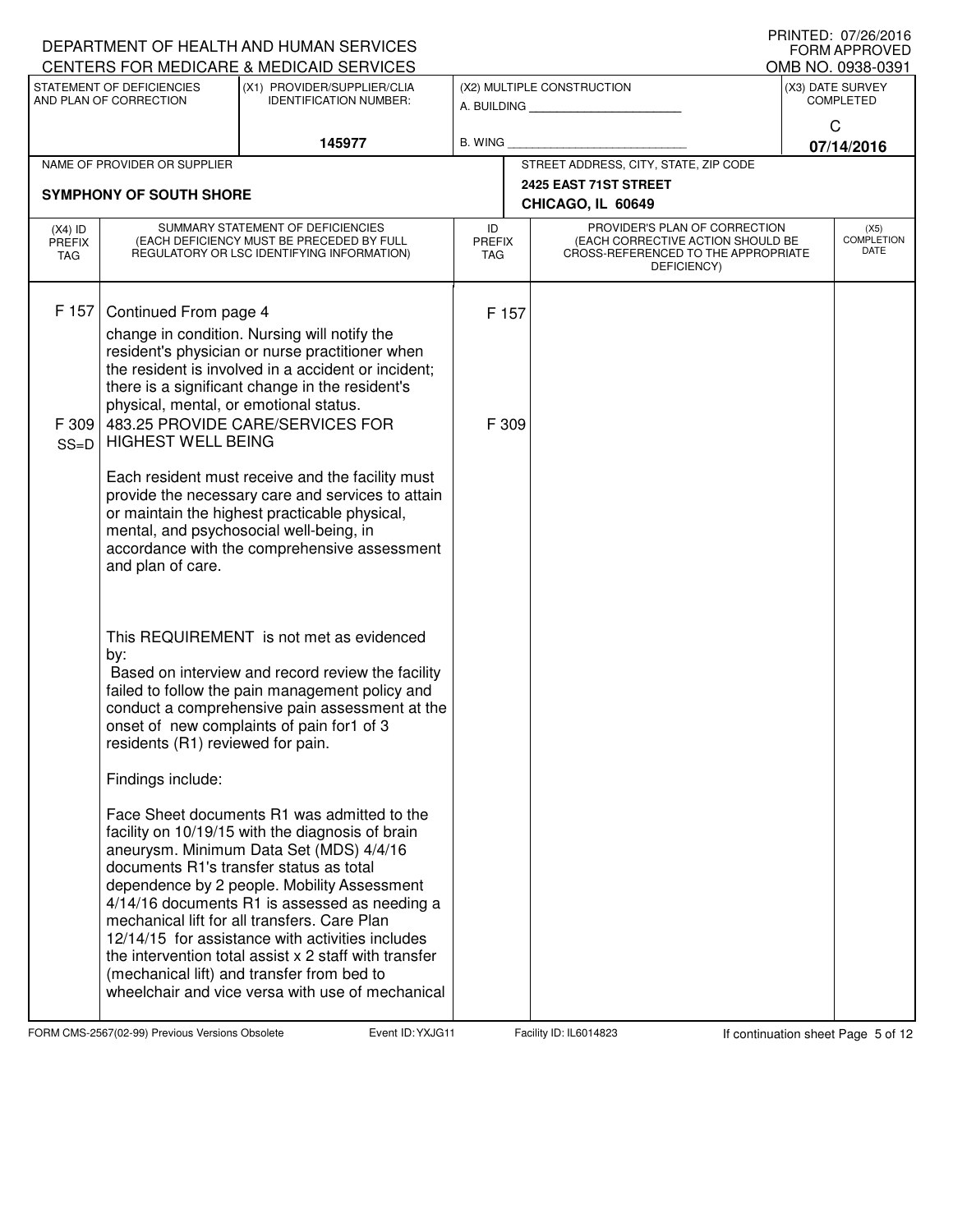|                            |                                                     | DEPARTMENT OF HEALTH AND HUMAN SERVICES<br>CENTERS FOR MEDICARE & MEDICAID SERVICES                                                                                                                                                                                                                                                                                                                                                                                                                                                                                                                                                                                                                                                                                                                                                                                                                                                                                                                                                                                                                                                                                                                                                                                                                                                                                                                                                                                                                                                                                                                                    |                                   |                                                                                                                          | PRINIED: 07/20/2010<br><b>FORM APPROVED</b><br>OMB NO. 0938-0391 |
|----------------------------|-----------------------------------------------------|------------------------------------------------------------------------------------------------------------------------------------------------------------------------------------------------------------------------------------------------------------------------------------------------------------------------------------------------------------------------------------------------------------------------------------------------------------------------------------------------------------------------------------------------------------------------------------------------------------------------------------------------------------------------------------------------------------------------------------------------------------------------------------------------------------------------------------------------------------------------------------------------------------------------------------------------------------------------------------------------------------------------------------------------------------------------------------------------------------------------------------------------------------------------------------------------------------------------------------------------------------------------------------------------------------------------------------------------------------------------------------------------------------------------------------------------------------------------------------------------------------------------------------------------------------------------------------------------------------------------|-----------------------------------|--------------------------------------------------------------------------------------------------------------------------|------------------------------------------------------------------|
|                            | STATEMENT OF DEFICIENCIES<br>AND PLAN OF CORRECTION | (X1) PROVIDER/SUPPLIER/CLIA<br><b>IDENTIFICATION NUMBER:</b>                                                                                                                                                                                                                                                                                                                                                                                                                                                                                                                                                                                                                                                                                                                                                                                                                                                                                                                                                                                                                                                                                                                                                                                                                                                                                                                                                                                                                                                                                                                                                           |                                   | (X2) MULTIPLE CONSTRUCTION                                                                                               | (X3) DATE SURVEY<br><b>COMPLETED</b>                             |
|                            |                                                     |                                                                                                                                                                                                                                                                                                                                                                                                                                                                                                                                                                                                                                                                                                                                                                                                                                                                                                                                                                                                                                                                                                                                                                                                                                                                                                                                                                                                                                                                                                                                                                                                                        |                                   |                                                                                                                          | C                                                                |
|                            |                                                     | 145977                                                                                                                                                                                                                                                                                                                                                                                                                                                                                                                                                                                                                                                                                                                                                                                                                                                                                                                                                                                                                                                                                                                                                                                                                                                                                                                                                                                                                                                                                                                                                                                                                 | B. WING                           |                                                                                                                          | 07/14/2016                                                       |
|                            | NAME OF PROVIDER OR SUPPLIER                        |                                                                                                                                                                                                                                                                                                                                                                                                                                                                                                                                                                                                                                                                                                                                                                                                                                                                                                                                                                                                                                                                                                                                                                                                                                                                                                                                                                                                                                                                                                                                                                                                                        |                                   | STREET ADDRESS, CITY, STATE, ZIP CODE<br>2425 EAST 71ST STREET                                                           |                                                                  |
|                            | <b>SYMPHONY OF SOUTH SHORE</b>                      |                                                                                                                                                                                                                                                                                                                                                                                                                                                                                                                                                                                                                                                                                                                                                                                                                                                                                                                                                                                                                                                                                                                                                                                                                                                                                                                                                                                                                                                                                                                                                                                                                        |                                   | CHICAGO, IL 60649                                                                                                        |                                                                  |
| $(X4)$ ID<br>PREFIX<br>TAG |                                                     | SUMMARY STATEMENT OF DEFICIENCIES<br>(EACH DEFICIENCY MUST BE PRECEDED BY FULL<br>REGULATORY OR LSC IDENTIFYING INFORMATION)                                                                                                                                                                                                                                                                                                                                                                                                                                                                                                                                                                                                                                                                                                                                                                                                                                                                                                                                                                                                                                                                                                                                                                                                                                                                                                                                                                                                                                                                                           | ID<br><b>PREFIX</b><br><b>TAG</b> | PROVIDER'S PLAN OF CORRECTION<br>(EACH CORRECTIVE ACTION SHOULD BE<br>CROSS-REFERENCED TO THE APPROPRIATE<br>DEFICIENCY) | (X5)<br><b>COMPLETION</b><br>DATE                                |
| F 309                      | Continued From page 5<br>lift x 2 staff.<br>bones.  | Nurse Progress Note 6/28/16 12:29pm<br>documents there are no clean slings for the<br>mechanical lift and R1 will be transferred once a<br>clean sling is available. Incident Report 6/28/16<br>documents R1 was transferred out of bed by 2<br>staff members using a gait belt and transferred<br>back to bed by 1 staff member without the use of<br>any assistive devices. After the second transfer,<br>R1 complained of pain to the left leg. R1 is<br>assessed with swelling and redness to the left<br>shin and an x-ray is ordered. X-ray results<br>6/29/16 document a fracture of the left lower leg<br>On 7/7/16 from 12:30-12:50pm, R1 sat in a<br>wheelchair and had a cast on the left leg, from<br>the mid foot all the way up to the mid-thigh. R1<br>stated that on 6/28/16 on the 2-10pm shift,<br>Z4(Nurse Aide) and Z5(Nurse Aide) transferred<br>her from the bed to the chair without using the<br>mechanical lift. R1 stated they did not use the lift<br>because there were no pads. The 6am-2pm shift<br>knew this also and did not get R1 up on that shift.<br>R1 stated that later at night, Z3(Nurse Aide) aide<br>transferred her back to bed by himself, did not<br>use a gait belt, mechanical lift, or another<br>person. R1 asked Z3 not to lift her, but as he did<br>R1's left leg got caught in the siderail. R1 stated<br>she told Z3 and Z5 that her left leg hurts, but the<br>night nurse didn't come to check on her until<br>about 11pm. R1 stated "I don't think (Z5) told<br>anyone about the transfer and my leg pain."<br>The following interviews took place on 7/7/16: | F 309                             |                                                                                                                          |                                                                  |
|                            |                                                     | At 10:20am, E2(Director of Nursing) stated Z5<br>asked Z4 to get R1 up to the chair on 2-10pm                                                                                                                                                                                                                                                                                                                                                                                                                                                                                                                                                                                                                                                                                                                                                                                                                                                                                                                                                                                                                                                                                                                                                                                                                                                                                                                                                                                                                                                                                                                          |                                   |                                                                                                                          |                                                                  |

FORM CMS-2567(02-99) Previous Versions Obsolete **Figure 10: YXJG11** Facility ID: IL6014823 If continuation sheet Page 6 of 12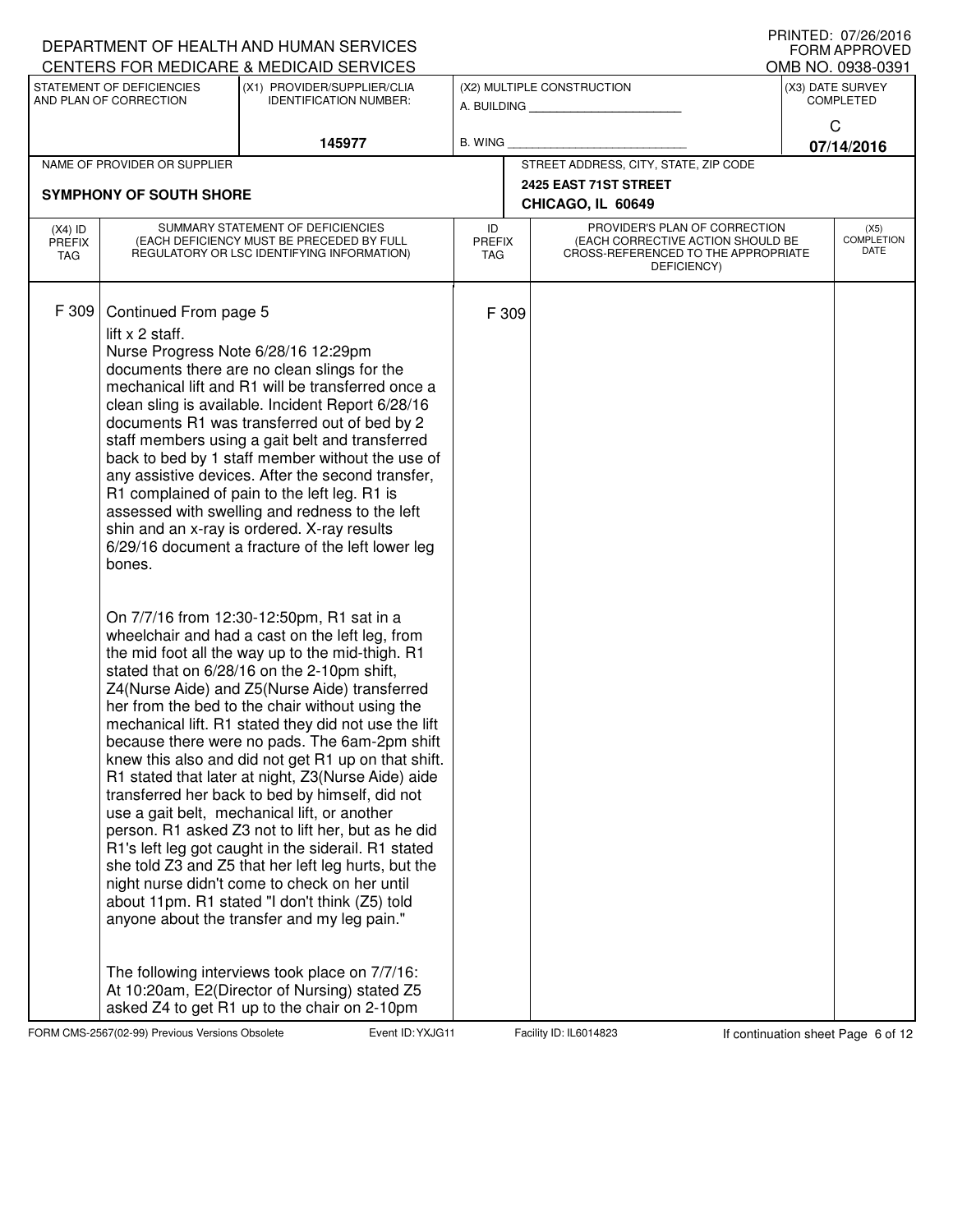|                                   |                                                                                                                                                                       | DEPARTMENT OF HEALTH AND HUMAN SERVICES                                                                                                                                                                                                                                                                                                                                                                                                                                                                                                                                                                                                                                                                                                                                                                                                                                                                                                                                                                                                                                                                                                                                                                                                                                                                                                                                                                                                                                                                                                                                                 |                                   |       |                                                                                                                          |              | I IUINILLI. VIILUILUIV<br><b>FORM APPROVED</b> |
|-----------------------------------|-----------------------------------------------------------------------------------------------------------------------------------------------------------------------|-----------------------------------------------------------------------------------------------------------------------------------------------------------------------------------------------------------------------------------------------------------------------------------------------------------------------------------------------------------------------------------------------------------------------------------------------------------------------------------------------------------------------------------------------------------------------------------------------------------------------------------------------------------------------------------------------------------------------------------------------------------------------------------------------------------------------------------------------------------------------------------------------------------------------------------------------------------------------------------------------------------------------------------------------------------------------------------------------------------------------------------------------------------------------------------------------------------------------------------------------------------------------------------------------------------------------------------------------------------------------------------------------------------------------------------------------------------------------------------------------------------------------------------------------------------------------------------------|-----------------------------------|-------|--------------------------------------------------------------------------------------------------------------------------|--------------|------------------------------------------------|
|                                   | STATEMENT OF DEFICIENCIES                                                                                                                                             | CENTERS FOR MEDICARE & MEDICAID SERVICES<br>(X1) PROVIDER/SUPPLIER/CLIA                                                                                                                                                                                                                                                                                                                                                                                                                                                                                                                                                                                                                                                                                                                                                                                                                                                                                                                                                                                                                                                                                                                                                                                                                                                                                                                                                                                                                                                                                                                 |                                   |       | (X2) MULTIPLE CONSTRUCTION                                                                                               |              | OMB NO. 0938-0391<br>(X3) DATE SURVEY          |
|                                   | AND PLAN OF CORRECTION                                                                                                                                                | <b>IDENTIFICATION NUMBER:</b>                                                                                                                                                                                                                                                                                                                                                                                                                                                                                                                                                                                                                                                                                                                                                                                                                                                                                                                                                                                                                                                                                                                                                                                                                                                                                                                                                                                                                                                                                                                                                           |                                   |       | A. BUILDING                                                                                                              |              | <b>COMPLETED</b>                               |
|                                   |                                                                                                                                                                       |                                                                                                                                                                                                                                                                                                                                                                                                                                                                                                                                                                                                                                                                                                                                                                                                                                                                                                                                                                                                                                                                                                                                                                                                                                                                                                                                                                                                                                                                                                                                                                                         |                                   |       |                                                                                                                          | $\mathsf{C}$ |                                                |
|                                   | NAME OF PROVIDER OR SUPPLIER                                                                                                                                          | 145977                                                                                                                                                                                                                                                                                                                                                                                                                                                                                                                                                                                                                                                                                                                                                                                                                                                                                                                                                                                                                                                                                                                                                                                                                                                                                                                                                                                                                                                                                                                                                                                  | B. WING                           |       | STREET ADDRESS, CITY, STATE, ZIP CODE                                                                                    |              | 07/14/2016                                     |
|                                   |                                                                                                                                                                       |                                                                                                                                                                                                                                                                                                                                                                                                                                                                                                                                                                                                                                                                                                                                                                                                                                                                                                                                                                                                                                                                                                                                                                                                                                                                                                                                                                                                                                                                                                                                                                                         |                                   |       | 2425 EAST 71ST STREET                                                                                                    |              |                                                |
|                                   | <b>SYMPHONY OF SOUTH SHORE</b>                                                                                                                                        |                                                                                                                                                                                                                                                                                                                                                                                                                                                                                                                                                                                                                                                                                                                                                                                                                                                                                                                                                                                                                                                                                                                                                                                                                                                                                                                                                                                                                                                                                                                                                                                         |                                   |       | CHICAGO, IL 60649                                                                                                        |              |                                                |
| $(X4)$ ID<br><b>PREFIX</b><br>TAG |                                                                                                                                                                       | SUMMARY STATEMENT OF DEFICIENCIES<br>(EACH DEFICIENCY MUST BE PRECEDED BY FULL<br>REGULATORY OR LSC IDENTIFYING INFORMATION)                                                                                                                                                                                                                                                                                                                                                                                                                                                                                                                                                                                                                                                                                                                                                                                                                                                                                                                                                                                                                                                                                                                                                                                                                                                                                                                                                                                                                                                            | ID<br><b>PREFIX</b><br><b>TAG</b> |       | PROVIDER'S PLAN OF CORRECTION<br>(EACH CORRECTIVE ACTION SHOULD BE<br>CROSS-REFERENCED TO THE APPROPRIATE<br>DEFICIENCY) |              | (X5)<br><b>COMPLETION</b><br>DATE              |
| F 309                             | Continued From page 6<br>until about 1 hour later.<br>something wrong with R1's leg. Upon<br>bed.<br>transfer.<br>end of the shift.<br>10pm and "it slipped my mind". | shift 6/28/16. Z5 asked Z3 to transfer R1 back to<br>bed around 9pm 6/28/16. After the transfer back<br>to bed, R1 told Z3 and Z5 of pain in the left leg.<br>E2 stated the nurse did not know about R1's pain<br>At 1:55pm, E3(Nurse) stated that on 6/28/16 at<br>10:45pm, the night shift aide reported there was<br>assessment, R1's left leg had a large bump below<br>the knee and was in a lot of pain. E3 stated she<br>called the physician, gave Tylenol, applied an ice<br>pack, elevated the leg, and ordered an x-ray. E3<br>asked R1 what happened, and R1 replied that her<br>left leg hit the siderail when Z3 put her back to<br>The following interviews took place on 7/13/16:<br>At 1:20pm, E6(Nurse) stated she worked<br>10pm-6am on 6/28/16. E6 stated R1 was very<br>upset about having a broken leg from the<br>At 1:35pm, Z3 stated that on 6/28/16, R1 was<br>transferred only by him around 9:45pm; Z3 put<br>his arms underneath R1's arms and lifted her into<br>the bed. After the transfer, R1 told Z5 that her leg<br>hurts. Z3 stated he saw Z5 look at R1's leg, but<br>then Z5 did not tell the nurse before leaving at the<br>At 3:35pm, Z5 stated she assisted Z4 with R1's<br>transfer from bed to wheelchair; they used 2<br>people and a gait belt because there were no<br>clean slings for the mechanical lift, which<br>happens "all the time". Z5 stated R1 told Z5 that<br>her left leg hurt after the transfer, Z5 looked at it<br>but did not see anything. Z5 stated she did not tell<br>anyone that R1's leg hurt; Z5 already left at |                                   | F 309 |                                                                                                                          |              |                                                |

FORM CMS-2567(02-99) Previous Versions Obsolete **Figure 10: YXJG11** Facility ID: IL6014823 If continuation sheet Page 7 of 12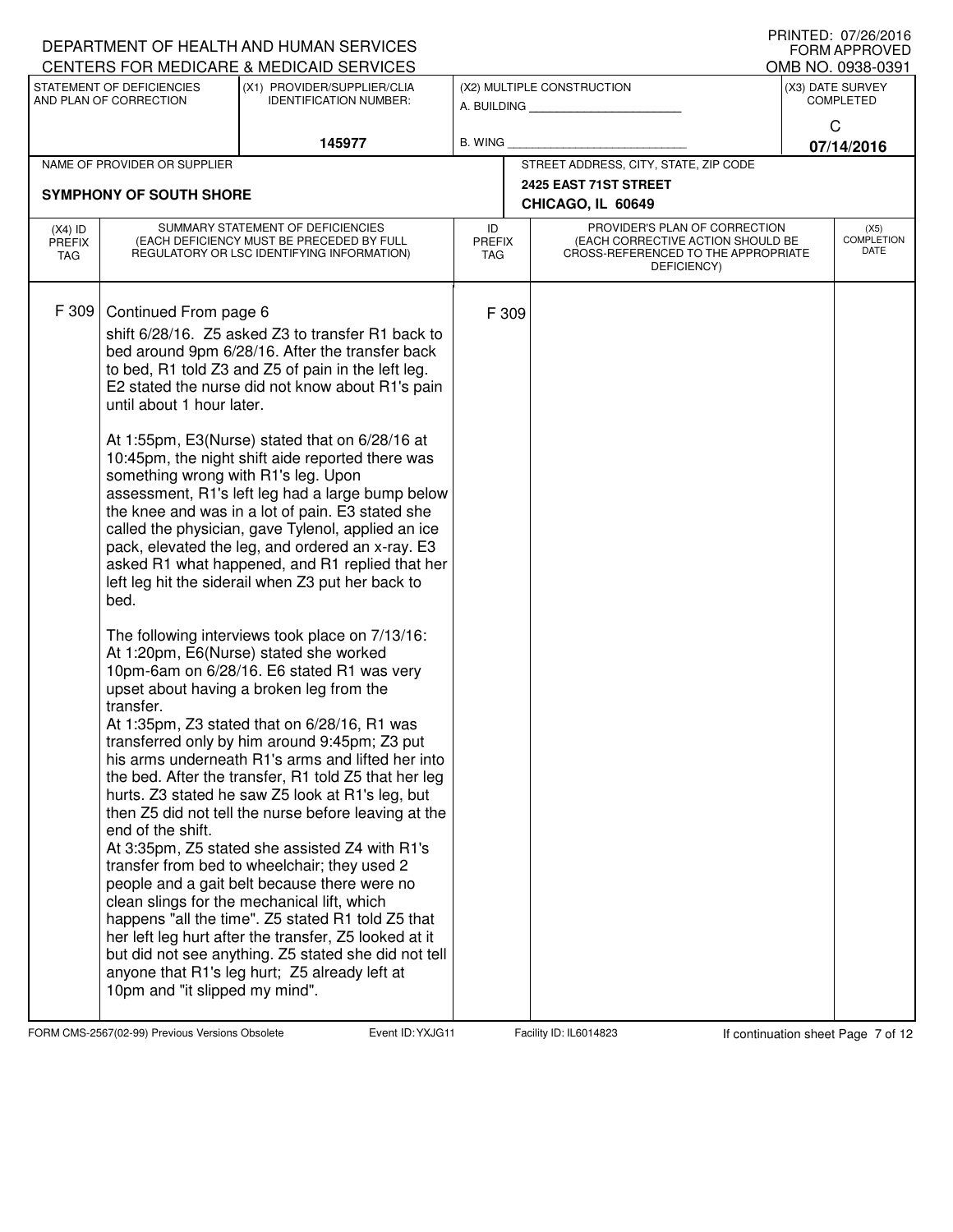|                                          |                                                                                                                                                                                | DEPARTMENT OF HEALTH AND HUMAN SERVICES<br>CENTERS FOR MEDICARE & MEDICAID SERVICES                                                                                                                                                                                                                                                                                                                                                                                                                                                                                                                                                                                                                                                                                                                                                                                                                                                                                                                                                                                                                                                                                  |                            |                                                                |                                                                                                                          |            | PRINIED: 07/20/2010<br><b>FORM APPROVED</b><br>OMB NO. 0938-0391 |
|------------------------------------------|--------------------------------------------------------------------------------------------------------------------------------------------------------------------------------|----------------------------------------------------------------------------------------------------------------------------------------------------------------------------------------------------------------------------------------------------------------------------------------------------------------------------------------------------------------------------------------------------------------------------------------------------------------------------------------------------------------------------------------------------------------------------------------------------------------------------------------------------------------------------------------------------------------------------------------------------------------------------------------------------------------------------------------------------------------------------------------------------------------------------------------------------------------------------------------------------------------------------------------------------------------------------------------------------------------------------------------------------------------------|----------------------------|----------------------------------------------------------------|--------------------------------------------------------------------------------------------------------------------------|------------|------------------------------------------------------------------|
|                                          | STATEMENT OF DEFICIENCIES<br>AND PLAN OF CORRECTION                                                                                                                            | (X1) PROVIDER/SUPPLIER/CLIA<br><b>IDENTIFICATION NUMBER:</b>                                                                                                                                                                                                                                                                                                                                                                                                                                                                                                                                                                                                                                                                                                                                                                                                                                                                                                                                                                                                                                                                                                         |                            |                                                                | (X2) MULTIPLE CONSTRUCTION                                                                                               |            | (X3) DATE SURVEY<br><b>COMPLETED</b>                             |
|                                          |                                                                                                                                                                                |                                                                                                                                                                                                                                                                                                                                                                                                                                                                                                                                                                                                                                                                                                                                                                                                                                                                                                                                                                                                                                                                                                                                                                      |                            |                                                                |                                                                                                                          |            | C                                                                |
|                                          |                                                                                                                                                                                | 145977                                                                                                                                                                                                                                                                                                                                                                                                                                                                                                                                                                                                                                                                                                                                                                                                                                                                                                                                                                                                                                                                                                                                                               | B. WING                    |                                                                |                                                                                                                          | 07/14/2016 |                                                                  |
|                                          | NAME OF PROVIDER OR SUPPLIER                                                                                                                                                   |                                                                                                                                                                                                                                                                                                                                                                                                                                                                                                                                                                                                                                                                                                                                                                                                                                                                                                                                                                                                                                                                                                                                                                      |                            | STREET ADDRESS, CITY, STATE, ZIP CODE<br>2425 EAST 71ST STREET |                                                                                                                          |            |                                                                  |
|                                          | <b>SYMPHONY OF SOUTH SHORE</b>                                                                                                                                                 | CHICAGO, IL 60649                                                                                                                                                                                                                                                                                                                                                                                                                                                                                                                                                                                                                                                                                                                                                                                                                                                                                                                                                                                                                                                                                                                                                    |                            |                                                                |                                                                                                                          |            |                                                                  |
| $(X4)$ ID<br><b>PREFIX</b><br><b>TAG</b> |                                                                                                                                                                                | SUMMARY STATEMENT OF DEFICIENCIES<br>(EACH DEFICIENCY MUST BE PRECEDED BY FULL<br>REGULATORY OR LSC IDENTIFYING INFORMATION)                                                                                                                                                                                                                                                                                                                                                                                                                                                                                                                                                                                                                                                                                                                                                                                                                                                                                                                                                                                                                                         | ID<br>PREFIX<br><b>TAG</b> |                                                                | PROVIDER'S PLAN OF CORRECTION<br>(EACH CORRECTIVE ACTION SHOULD BE<br>CROSS-REFERENCED TO THE APPROPRIATE<br>DEFICIENCY) |            | (X5)<br><b>COMPLETION</b><br>DATE                                |
| F 309                                    | Continued From page 7                                                                                                                                                          |                                                                                                                                                                                                                                                                                                                                                                                                                                                                                                                                                                                                                                                                                                                                                                                                                                                                                                                                                                                                                                                                                                                                                                      | F 309                      |                                                                |                                                                                                                          |            |                                                                  |
| $SS = G$                                 | whenever he or she says it does. Pain<br>theunderlying causes of the pain,<br>F 323 $ $ 483.25(h) FREE OF ACCIDENT<br>HAZARDS/SUPERVISION/DEVICES<br>prevent accidents.<br>by: | On 7/14/16 at 10:45am, Z1(Physician) stated<br>R1's fracture happened during the transfer by 1<br>nurse aide. R1 hit her left leg on the siderail<br>during the transfer. Z1 stated R1 should not have<br>been transferred by 1 person, R1 is totally<br>dependent for transfers and cannot support her<br>weight on her legs to perform a transfer.<br>The incident investigation was reviewed and staff<br>written statements are consistent with interviews<br>conducted during the complaint survey.<br>Pain Management - The pain management<br>program is based on a facility-wide committment<br>to resident confort. Pain is defined as whatever<br>the experiencing person says it is and exists<br>management is a multidisciplinary care process<br>that includes: observing for the potential pain,<br>effectively recognizing the presence of pain,<br>identifying the characteristics of pain, addressing<br>The facility must ensure that the resident<br>environment remains as free of accident hazards<br>as is possible; and each resident receives<br>adequate supervision and assistance devices to<br>This REQUIREMENT is not met as evidenced | F 323                      |                                                                |                                                                                                                          |            |                                                                  |
|                                          |                                                                                                                                                                                | Based on interview and record review the facility                                                                                                                                                                                                                                                                                                                                                                                                                                                                                                                                                                                                                                                                                                                                                                                                                                                                                                                                                                                                                                                                                                                    |                            |                                                                |                                                                                                                          |            |                                                                  |

FORM CMS-2567(02-99) Previous Versions Obsolete **Figure 10: YXJG11** Facility ID: IL6014823 If continuation sheet Page 8 of 12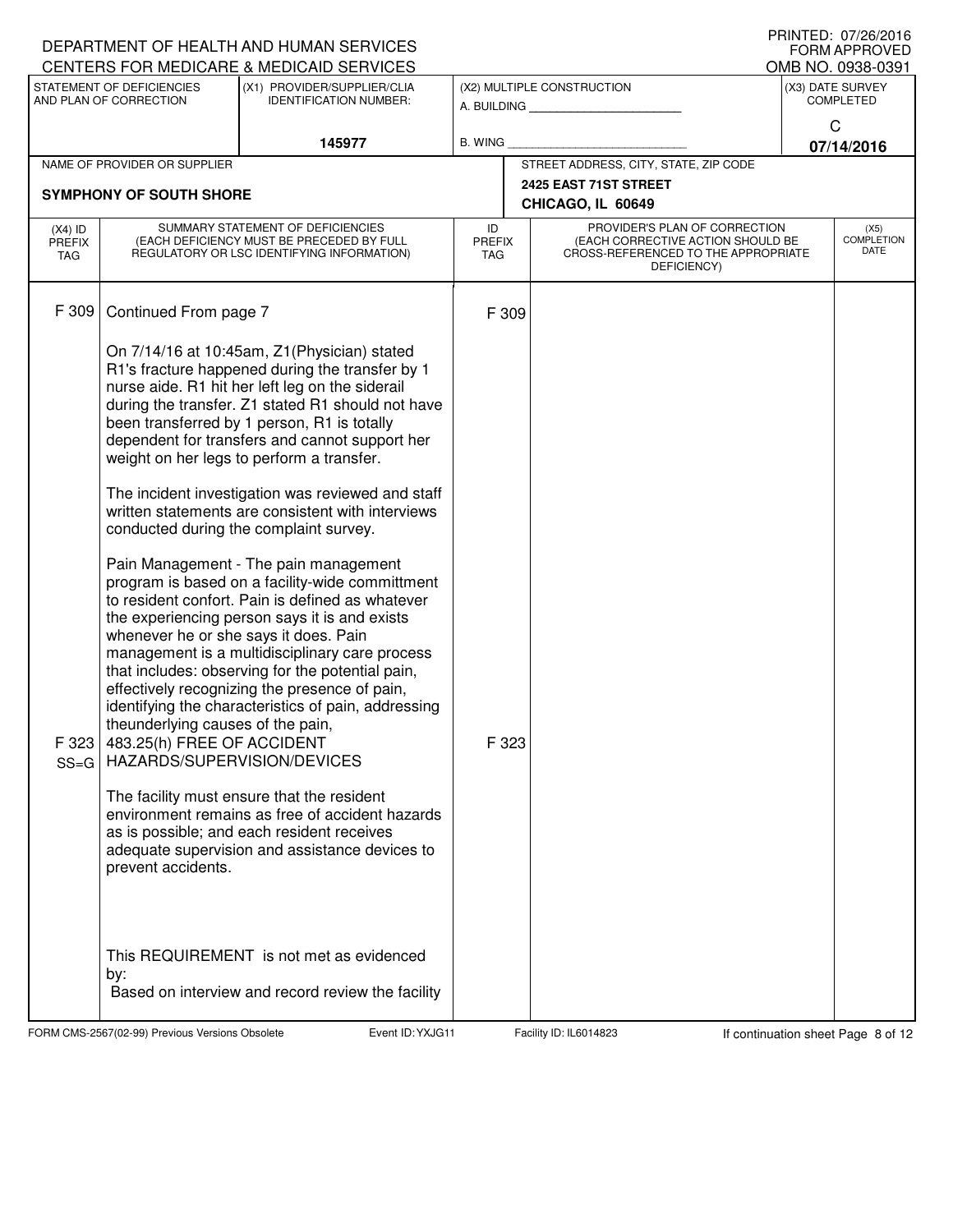|                                   |                                                                                                                                  | DEPARTMENT OF HEALTH AND HUMAN SERVICES                                                                                                                                                                                                                                                                                                                                                                                                                                                                                                                                                                                                                                                                                                                                                                                                                                                                                                                                                                                                                                                                                                                                                                                                                                                                                                                                                                                                                                                                                             |                                   |       |                                                                                                                          |  | I INIVILD. VI/LU/LUIV<br><b>FORM APPROVED</b> |
|-----------------------------------|----------------------------------------------------------------------------------------------------------------------------------|-------------------------------------------------------------------------------------------------------------------------------------------------------------------------------------------------------------------------------------------------------------------------------------------------------------------------------------------------------------------------------------------------------------------------------------------------------------------------------------------------------------------------------------------------------------------------------------------------------------------------------------------------------------------------------------------------------------------------------------------------------------------------------------------------------------------------------------------------------------------------------------------------------------------------------------------------------------------------------------------------------------------------------------------------------------------------------------------------------------------------------------------------------------------------------------------------------------------------------------------------------------------------------------------------------------------------------------------------------------------------------------------------------------------------------------------------------------------------------------------------------------------------------------|-----------------------------------|-------|--------------------------------------------------------------------------------------------------------------------------|--|-----------------------------------------------|
|                                   |                                                                                                                                  | CENTERS FOR MEDICARE & MEDICAID SERVICES                                                                                                                                                                                                                                                                                                                                                                                                                                                                                                                                                                                                                                                                                                                                                                                                                                                                                                                                                                                                                                                                                                                                                                                                                                                                                                                                                                                                                                                                                            |                                   |       |                                                                                                                          |  | OMB NO. 0938-0391                             |
|                                   | STATEMENT OF DEFICIENCIES<br>AND PLAN OF CORRECTION                                                                              | (X1) PROVIDER/SUPPLIER/CLIA<br><b>IDENTIFICATION NUMBER:</b>                                                                                                                                                                                                                                                                                                                                                                                                                                                                                                                                                                                                                                                                                                                                                                                                                                                                                                                                                                                                                                                                                                                                                                                                                                                                                                                                                                                                                                                                        |                                   |       | (X2) MULTIPLE CONSTRUCTION<br>A. BUILDING                                                                                |  | (X3) DATE SURVEY<br><b>COMPLETED</b>          |
|                                   |                                                                                                                                  |                                                                                                                                                                                                                                                                                                                                                                                                                                                                                                                                                                                                                                                                                                                                                                                                                                                                                                                                                                                                                                                                                                                                                                                                                                                                                                                                                                                                                                                                                                                                     |                                   |       |                                                                                                                          |  | $\mathsf{C}$                                  |
|                                   |                                                                                                                                  | 145977                                                                                                                                                                                                                                                                                                                                                                                                                                                                                                                                                                                                                                                                                                                                                                                                                                                                                                                                                                                                                                                                                                                                                                                                                                                                                                                                                                                                                                                                                                                              | B. WING                           |       |                                                                                                                          |  | 07/14/2016                                    |
|                                   | NAME OF PROVIDER OR SUPPLIER                                                                                                     |                                                                                                                                                                                                                                                                                                                                                                                                                                                                                                                                                                                                                                                                                                                                                                                                                                                                                                                                                                                                                                                                                                                                                                                                                                                                                                                                                                                                                                                                                                                                     |                                   |       | STREET ADDRESS, CITY, STATE, ZIP CODE                                                                                    |  |                                               |
|                                   | <b>SYMPHONY OF SOUTH SHORE</b>                                                                                                   |                                                                                                                                                                                                                                                                                                                                                                                                                                                                                                                                                                                                                                                                                                                                                                                                                                                                                                                                                                                                                                                                                                                                                                                                                                                                                                                                                                                                                                                                                                                                     |                                   |       | 2425 EAST 71ST STREET                                                                                                    |  |                                               |
|                                   |                                                                                                                                  |                                                                                                                                                                                                                                                                                                                                                                                                                                                                                                                                                                                                                                                                                                                                                                                                                                                                                                                                                                                                                                                                                                                                                                                                                                                                                                                                                                                                                                                                                                                                     |                                   |       | CHICAGO, IL 60649                                                                                                        |  |                                               |
| $(X4)$ ID<br><b>PREFIX</b><br>TAG |                                                                                                                                  | SUMMARY STATEMENT OF DEFICIENCIES<br>(EACH DEFICIENCY MUST BE PRECEDED BY FULL<br>REGULATORY OR LSC IDENTIFYING INFORMATION)                                                                                                                                                                                                                                                                                                                                                                                                                                                                                                                                                                                                                                                                                                                                                                                                                                                                                                                                                                                                                                                                                                                                                                                                                                                                                                                                                                                                        | ID<br><b>PREFIX</b><br><b>TAG</b> |       | PROVIDER'S PLAN OF CORRECTION<br>(EACH CORRECTIVE ACTION SHOULD BE<br>CROSS-REFERENCED TO THE APPROPRIATE<br>DEFICIENCY) |  | (X5)<br><b>COMPLETION</b><br><b>DATE</b>      |
| F 323                             | Continued From page 8<br>transfer from a wheelchair to the bed.<br>Findings include:<br>mechanical lift with 2 people.<br>bones. | failed to the plan of care transfer intervention and<br>use (2) person and a mechanical lift while<br>transferring from the wheelchair to the bed for 1<br>of 3 (R1) reviewed for transfers using a<br>mechanical lift. This failure resulted in R1<br>sustaining a fractured left leg during a one person<br>Face Sheet documents R1 was admitted to the<br>facility on 10/19/15 with the diagnosis of brain<br>aneurysm. Minimum Data Set (MDS) 4/4/16<br>documents R1's transfer status as total<br>dependence by 2 people. Mobility Assessment<br>4/14/16 documents R1 is assessed as needing a<br>mechanical lift for all transfers. Care Plan<br>12/14/15 for assistance with activities includes<br>the intervention total assist x 2 staff with transfer<br>(mechanical lift) and transfer from bed to<br>wheelchair and vice versa with use of mechanical<br>lift x 2 staff. Care Card documents R1 is a<br>Nurse Progress Note 6/28/16 12:29pm<br>documents there are no clean slings for the<br>mechanical lift and R1 will be transferred once a<br>clean sling is available. Incident Report 6/28/16<br>documents R1 was transferred out of bed by 2<br>staff members using a gait belt and transferred<br>back to bed by 1 staff member without the use of<br>any assistive devices. After the second transfer,<br>R1 complained of pain to the left leg. R1 is<br>assessed with swelling and redness to the left<br>shin and an x-ray is ordered. X-ray results<br>6/29/16 document a fracture of the left lower leg |                                   | F 323 |                                                                                                                          |  |                                               |
|                                   |                                                                                                                                  | On 7/7/16 from 12:30-12:50pm, R1 sat in a                                                                                                                                                                                                                                                                                                                                                                                                                                                                                                                                                                                                                                                                                                                                                                                                                                                                                                                                                                                                                                                                                                                                                                                                                                                                                                                                                                                                                                                                                           |                                   |       |                                                                                                                          |  |                                               |

FORM CMS-2567(02-99) Previous Versions Obsolete Event ID: YXJG11 Facility ID: IL6014823 If continuation sheet Page 9 of 12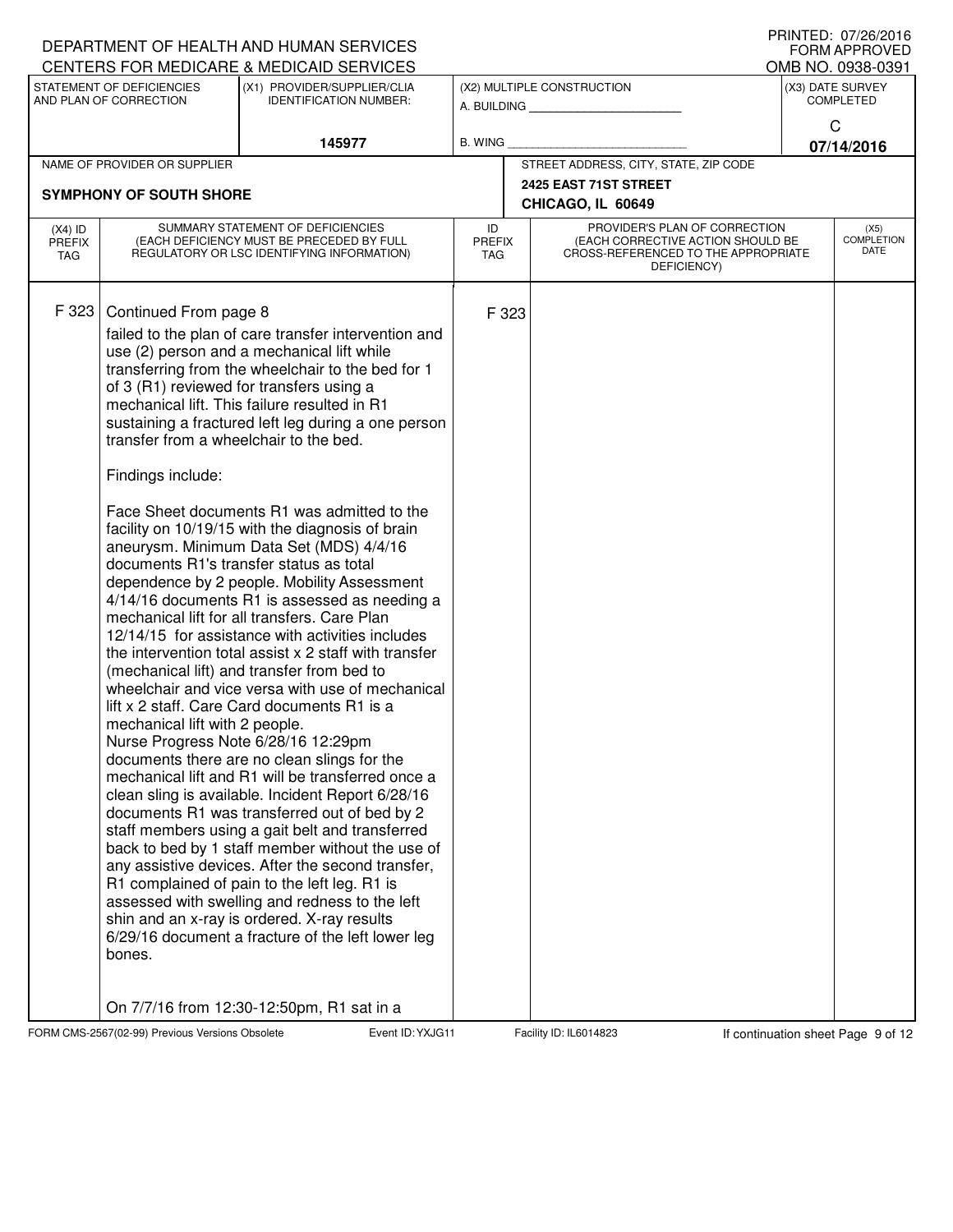|                      |                                | DEPARTMENT OF HEALTH AND HUMAN SERVICES                                                                   |                      |                       |                                                                          | FNIIVIED. UI/Z0/ZUIO<br><b>FORM APPROVED</b> |
|----------------------|--------------------------------|-----------------------------------------------------------------------------------------------------------|----------------------|-----------------------|--------------------------------------------------------------------------|----------------------------------------------|
|                      | STATEMENT OF DEFICIENCIES      | CENTERS FOR MEDICARE & MEDICAID SERVICES<br>(X1) PROVIDER/SUPPLIER/CLIA                                   |                      |                       | (X2) MULTIPLE CONSTRUCTION                                               | OMB NO. 0938-0391<br>(X3) DATE SURVEY        |
|                      | AND PLAN OF CORRECTION         | <b>IDENTIFICATION NUMBER:</b>                                                                             | A. BUILDING          |                       |                                                                          | <b>COMPLETED</b>                             |
|                      |                                |                                                                                                           |                      |                       |                                                                          | C                                            |
|                      |                                | 145977                                                                                                    | <b>B. WING</b>       |                       |                                                                          | 07/14/2016                                   |
|                      | NAME OF PROVIDER OR SUPPLIER   |                                                                                                           |                      |                       | STREET ADDRESS, CITY, STATE, ZIP CODE                                    |                                              |
|                      | <b>SYMPHONY OF SOUTH SHORE</b> |                                                                                                           |                      | 2425 EAST 71ST STREET |                                                                          |                                              |
|                      |                                |                                                                                                           |                      |                       | CHICAGO, IL 60649                                                        |                                              |
| $(X4)$ ID            |                                | SUMMARY STATEMENT OF DEFICIENCIES                                                                         | ID                   |                       | PROVIDER'S PLAN OF CORRECTION                                            | (X5)                                         |
| <b>PREFIX</b><br>TAG |                                | (EACH DEFICIENCY MUST BE PRECEDED BY FULL<br>REGULATORY OR LSC IDENTIFYING INFORMATION)                   | <b>PREFIX</b><br>TAG |                       | (EACH CORRECTIVE ACTION SHOULD BE<br>CROSS-REFERENCED TO THE APPROPRIATE | <b>COMPLETION</b><br>DATE                    |
|                      |                                |                                                                                                           |                      |                       | DEFICIENCY)                                                              |                                              |
|                      |                                |                                                                                                           |                      |                       |                                                                          |                                              |
| F 323                | Continued From page 9          |                                                                                                           | F 323                |                       |                                                                          |                                              |
|                      |                                | wheelchair and had a cast on the left leg, from                                                           |                      |                       |                                                                          |                                              |
|                      |                                | the mid foot all the way up to the mid-thigh. R1                                                          |                      |                       |                                                                          |                                              |
|                      |                                | stated that on 6/28/16 on the 2-10pm shift,                                                               |                      |                       |                                                                          |                                              |
|                      |                                | Z4(Nurse Aide) and Z5(Nurse Aide) transferred<br>her from the bed to the chair without using the          |                      |                       |                                                                          |                                              |
|                      |                                | mechanical lift. R1 stated they did not use the lift                                                      |                      |                       |                                                                          |                                              |
|                      |                                | because there were no pads. The 6am-2pm shift                                                             |                      |                       |                                                                          |                                              |
|                      |                                | knew this also and did not get R1 up on that shift.                                                       |                      |                       |                                                                          |                                              |
|                      |                                | R1 stated that later at night, Z3(Nurse Aide)                                                             |                      |                       |                                                                          |                                              |
|                      |                                | transferred her back to bed by himself, did not                                                           |                      |                       |                                                                          |                                              |
|                      |                                | use a gait belt, mechanical lift, or another                                                              |                      |                       |                                                                          |                                              |
|                      |                                | person. R1 asked Z3 not to lift her, but as he did<br>R1's left leg hit or got caught in the siderail. R1 |                      |                       |                                                                          |                                              |
|                      |                                | stated she told Z3 and Z5 that her left leg hurts,                                                        |                      |                       |                                                                          |                                              |
|                      |                                | but the nurse didn't come to check on her until                                                           |                      |                       |                                                                          |                                              |
|                      |                                | about 11pm. R1 stated "I don't think (Z5) told                                                            |                      |                       |                                                                          |                                              |
|                      |                                | anyone about the transfer and my leg pain."                                                               |                      |                       |                                                                          |                                              |
|                      |                                |                                                                                                           |                      |                       |                                                                          |                                              |
|                      |                                | The following interviews took place on 7/7/16:                                                            |                      |                       |                                                                          |                                              |
|                      |                                | At 10:20am, E2(Director of Nursing) stated Z5                                                             |                      |                       |                                                                          |                                              |
|                      |                                | asked Z4 to get R1 up to the chair on 2-10pm                                                              |                      |                       |                                                                          |                                              |
|                      |                                | shift 6/28/16. Z5 asked Z3 to transfer R1 back to                                                         |                      |                       |                                                                          |                                              |
|                      |                                | bed around 9pm 6/28/16. After the transfer back                                                           |                      |                       |                                                                          |                                              |
|                      |                                | to bed, R1 told Z3 and Z5 of pain in the left leg.                                                        |                      |                       |                                                                          |                                              |
|                      |                                | E2 stated the nurse did not know about R1's pain                                                          |                      |                       |                                                                          |                                              |
|                      | until about 1 hour later.      |                                                                                                           |                      |                       |                                                                          |                                              |
|                      |                                | At 11:50am, E4(Nurse) stated that on 6/28/16, R1<br>did not get up in the chair because there were no     |                      |                       |                                                                          |                                              |
|                      |                                | clean slings for the mechanical lift, and R1 needs                                                        |                      |                       |                                                                          |                                              |
|                      |                                | the mechanical lift for transfers. E4 stated R1                                                           |                      |                       |                                                                          |                                              |
|                      |                                | cannot support her weight and pivot to assist                                                             |                      |                       |                                                                          |                                              |
|                      |                                | during a transfer. E4 stated the female aide on                                                           |                      |                       |                                                                          |                                              |
|                      |                                | the 2-10pm shift asked why R1 was still in bed.                                                           |                      |                       |                                                                          |                                              |
|                      |                                | E4 replied that there were no slings for the                                                              |                      |                       |                                                                          |                                              |
|                      |                                | mechanical lift. E4 stated the facility has a "no lift                                                    |                      |                       |                                                                          |                                              |
|                      |                                | policy", restorative assesses the patient for<br>transfer status, and it is communicated on the           |                      |                       |                                                                          |                                              |
|                      | care cards.                    |                                                                                                           |                      |                       |                                                                          |                                              |

FORM CMS-2567(02-99) Previous Versions Obsolete **Figure 10: YXJG11** Facility ID: IL6014823 If continuation sheet Page 10 of 12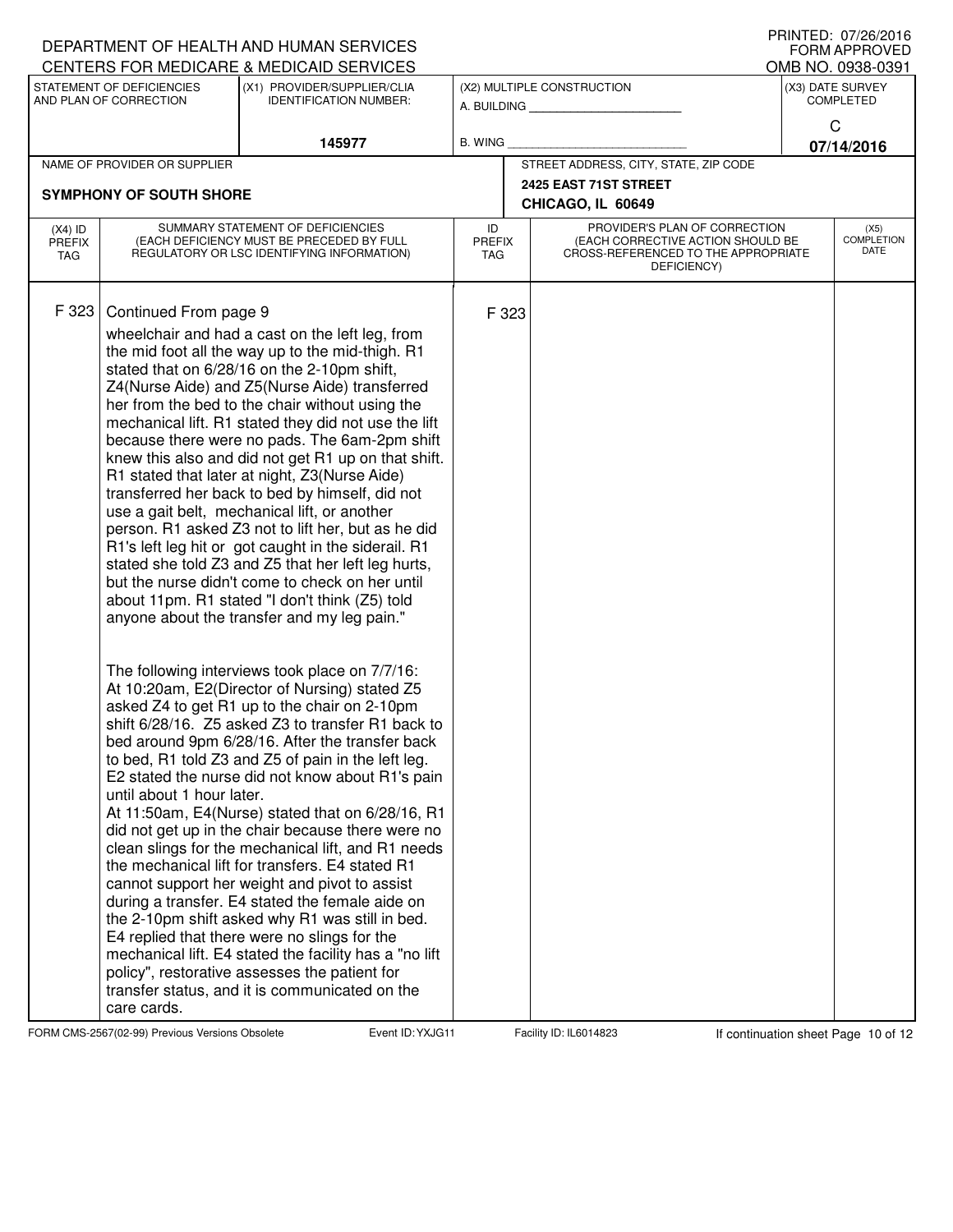|                                   |                                                                                                          | DEPARTMENT OF HEALTH AND HUMAN SERVICES<br>CENTERS FOR MEDICARE & MEDICAID SERVICES                                                                                                                                                                                                                                                                                                                                                                                                                                                                                                                                                                                                                                                                                                                                                                                                                                                                                                                                                                                                                                                                                                                                                                                                                                                                                                                                                                                                                                                                                                                                                                                                                                                                                                   |                            |                                                                                                                          | FNIIVIED. UI/Z0/ZUIO<br><b>FORM APPROVED</b><br>OMB NO. 0938-0391 |
|-----------------------------------|----------------------------------------------------------------------------------------------------------|---------------------------------------------------------------------------------------------------------------------------------------------------------------------------------------------------------------------------------------------------------------------------------------------------------------------------------------------------------------------------------------------------------------------------------------------------------------------------------------------------------------------------------------------------------------------------------------------------------------------------------------------------------------------------------------------------------------------------------------------------------------------------------------------------------------------------------------------------------------------------------------------------------------------------------------------------------------------------------------------------------------------------------------------------------------------------------------------------------------------------------------------------------------------------------------------------------------------------------------------------------------------------------------------------------------------------------------------------------------------------------------------------------------------------------------------------------------------------------------------------------------------------------------------------------------------------------------------------------------------------------------------------------------------------------------------------------------------------------------------------------------------------------------|----------------------------|--------------------------------------------------------------------------------------------------------------------------|-------------------------------------------------------------------|
|                                   | STATEMENT OF DEFICIENCIES<br>AND PLAN OF CORRECTION                                                      | (X1) PROVIDER/SUPPLIER/CLIA<br><b>IDENTIFICATION NUMBER:</b>                                                                                                                                                                                                                                                                                                                                                                                                                                                                                                                                                                                                                                                                                                                                                                                                                                                                                                                                                                                                                                                                                                                                                                                                                                                                                                                                                                                                                                                                                                                                                                                                                                                                                                                          |                            | (X2) MULTIPLE CONSTRUCTION<br>A. BUILDING                                                                                | (X3) DATE SURVEY<br><b>COMPLETED</b>                              |
|                                   |                                                                                                          | 145977                                                                                                                                                                                                                                                                                                                                                                                                                                                                                                                                                                                                                                                                                                                                                                                                                                                                                                                                                                                                                                                                                                                                                                                                                                                                                                                                                                                                                                                                                                                                                                                                                                                                                                                                                                                | <b>B. WING</b>             |                                                                                                                          | C<br>07/14/2016                                                   |
|                                   | NAME OF PROVIDER OR SUPPLIER                                                                             |                                                                                                                                                                                                                                                                                                                                                                                                                                                                                                                                                                                                                                                                                                                                                                                                                                                                                                                                                                                                                                                                                                                                                                                                                                                                                                                                                                                                                                                                                                                                                                                                                                                                                                                                                                                       |                            | STREET ADDRESS, CITY, STATE, ZIP CODE                                                                                    |                                                                   |
|                                   | <b>SYMPHONY OF SOUTH SHORE</b>                                                                           |                                                                                                                                                                                                                                                                                                                                                                                                                                                                                                                                                                                                                                                                                                                                                                                                                                                                                                                                                                                                                                                                                                                                                                                                                                                                                                                                                                                                                                                                                                                                                                                                                                                                                                                                                                                       |                            | 2425 EAST 71ST STREET                                                                                                    |                                                                   |
|                                   |                                                                                                          |                                                                                                                                                                                                                                                                                                                                                                                                                                                                                                                                                                                                                                                                                                                                                                                                                                                                                                                                                                                                                                                                                                                                                                                                                                                                                                                                                                                                                                                                                                                                                                                                                                                                                                                                                                                       |                            | CHICAGO, IL 60649                                                                                                        |                                                                   |
| $(X4)$ ID<br><b>PREFIX</b><br>TAG |                                                                                                          | SUMMARY STATEMENT OF DEFICIENCIES<br>(EACH DEFICIENCY MUST BE PRECEDED BY FULL<br>REGULATORY OR LSC IDENTIFYING INFORMATION)                                                                                                                                                                                                                                                                                                                                                                                                                                                                                                                                                                                                                                                                                                                                                                                                                                                                                                                                                                                                                                                                                                                                                                                                                                                                                                                                                                                                                                                                                                                                                                                                                                                          | ID<br><b>PREFIX</b><br>TAG | PROVIDER'S PLAN OF CORRECTION<br>(EACH CORRECTIVE ACTION SHOULD BE<br>CROSS-REFERENCED TO THE APPROPRIATE<br>DEFICIENCY) | (X5)<br><b>COMPLETION</b><br>DATE                                 |
| F 323                             | Continued From page 10<br>something wrong with R1's leg. Upon<br>lift.<br>transfer.<br>end of the shift. | At 1:55pm, E3(Nurse) stated that on 6/28/16 at<br>10:45pm, the night shift aide reported there was<br>assessment, R1's left leg had a large bump below<br>the knee and was in a lot of pain. E3 stated she<br>called the physician, gave Tylenol, applied an ice<br>pack, elevated the ; leg, and ordered an x-ray. E3<br>asked R1 what happened, and R1 replied that her<br>left leg hit the siderail when Z3 put her back to<br>bed. E3 stated sometimes slings for the<br>mechanical lifts are not available, but R1 should<br>not have been transferred without the mechanical<br>The following interviews took place on 7/13/16:<br>At 12:25pm, Z4 stated R1 did not have a fall, R1<br>was transferred out of bed to the wheelchair by<br>Z4 and Z5 using a gait belt. Z4 stated he knew<br>R1 needed a mechanical lift, but thought it was<br>OK to use 2 people plus a gait belt. Z5 did not tell<br>Z4 why the mechanical lift was not used.<br>At 1:20pm, E6(Nurse) stated she worked<br>11pm-7am on 6/28/16. E6 stated R1 was very<br>upset about having a broken leg from the<br>At 1:35pm, Z3 stated that on 6/28/16, R1 was<br>transferred only by him around 9:45pm; Z3 put<br>his arms underneath R1's arms and lifted her into<br>the bed. After the transfer, R1 told Z5 that her leg<br>hurts. Z3 stated he saw Z5 look at R1's leg, but<br>then Z5 did not tell the nurse before leaving at the<br>At 3:35pm, Z5 stated she assisted Z4 with R1's<br>transfer from bed to wheelchair; they used 2<br>people and a gait belt because there were no<br>clean slings for the mechanical lift, which<br>happens "all the time". Z5 stated if the aides can<br>lift the patients, they don't use the mechanical lift<br>if there are no slings available. Z5 stated R1 | F 323                      |                                                                                                                          |                                                                   |

FORM CMS-2567(02-99) Previous Versions Obsolete **Fig. 11** Facility ID: IL6014823 If continuation sheet Page 11 of 12